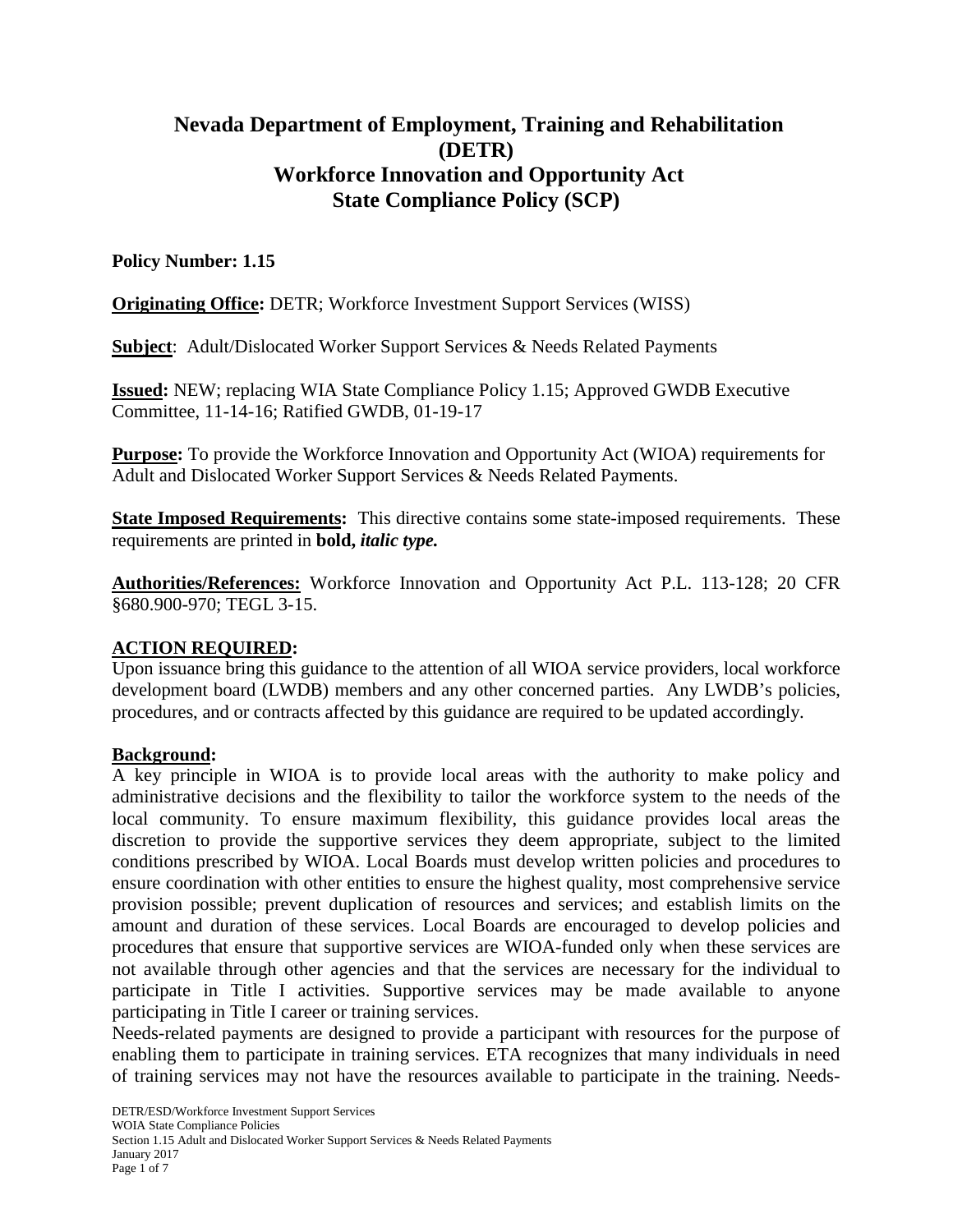related payments can help individuals meet their non-training expenses and help them to complete training successfully. According to section 134(d)(3)(B) of WIOA, a participant must be enrolled in a training program described in section 134(c)(3) of WIOA in order to receive needs-related payments.

## **Policy and Procedure:**

#### **Support Services (WIOA sec. 134(d)(2))**

Funds allocated to a local area for adults under paragraph (2)(A) or (3), as appropriate, of section 133(b), and funds allocated to the local area for dislocated workers under [WIOA] section 133(b)(2)(B), may be used to provide supportive services to adults and dislocated workers, respectively—

(A) who are participating in programs with activities authorized in paragraph (2) or (3) of subsection (c)[participating in career and training services]; and

(B) who are unable to obtain such supportive services through other programs providing such services.

## **(WIOA sec. 3(59))**

The term ''supportive services'' means services such as transportation, child care, dependent care, housing, and needs-related payments that are necessary to enable an individual to participate in activities authorized under this Act.

NOTE: Needs related payments are available only to individuals enrolled in training services.

## **Support Services for Adult and Dislocated Workers (20 CFR §680.900)**

Supportive services for adults and dislocated workers are defined at WIOA sec. 3(59) and secs. 134(d)(2) and (3). Local WDBs, in consultation with the one-stop [American Job Centers of Nevada] partners and other community service providers, must develop a policy on supportive services that ensures resource and service coordination in the local area. The policy should address procedures for referral to such services, including how such services will be funded when they are not otherwise available from other sources. The provision of accurate information about the availability of supportive services in the local area, as well as referral to such activities, is one of the career services that must be available to adults and dislocated workers through the one-stop delivery system. (WIOA sec. 134(c)(2)(A)(ix) and [20 CFR]§ 678.430 of this chapter). Local WDBs must ensure that needs-related payments are made in a manner consistent with [20 CFR] § 680.930, 680.940, 680.950, 680.960, and 680.970. Supportive services are services that are necessary to enable an individual to participate in activities authorized under WIOA sec.  $134(c)(2)$  and  $(3)$ .

These services may include, but are not limited to, the following:

(a) Linkages to community services;

(b) Assistance with transportation;

(c) Assistance with child care and dependent care;

(d) Assistance with housing;

(e) Needs-related payments, as described at [20 CFR]§ 680.930, 680.940, 680.950, 680.960, and 680.970;

(f) Assistance with educational testing;

- (g) Reasonable accommodations for individuals with disabilities;
- (h) Legal aid services;
- (i) Referrals to health care;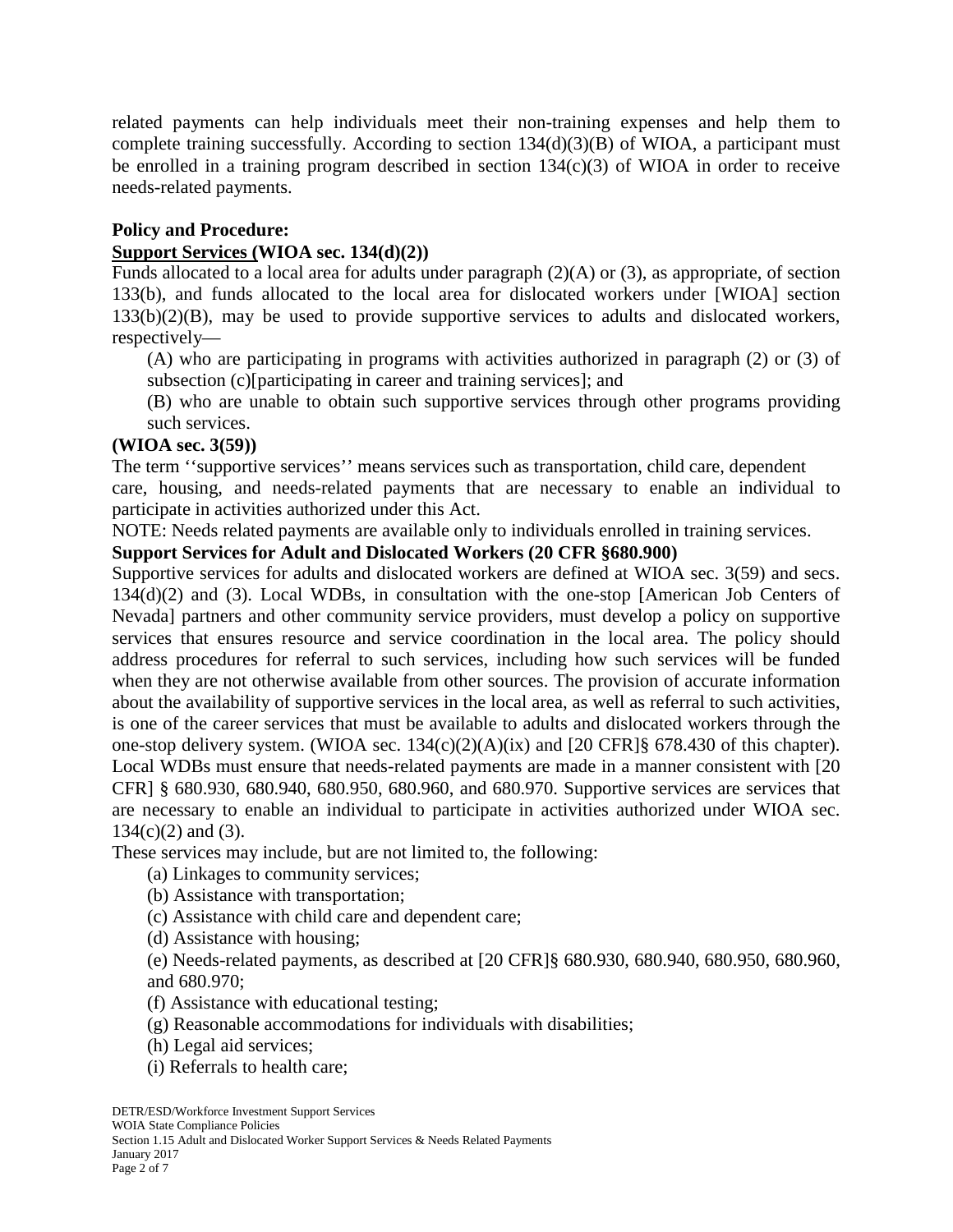(j) Assistance with uniforms or other appropriate work attire and work related tools, including such items as eyeglasses and protective eye gear;

(k) Assistance with books, fees, school supplies, and other necessary items for students enrolled in postsecondary education classes; and

(l) Payments and fees for employment and training-related applications, tests, and certifications.

#### **Support Services Participant Eligibility (20 CFR §680.910)**

(a) Supportive services may only be provided to individuals who are:

(1) Participating in career or training services as defined in WIOA secs.  $134(c)(2)$  and (3); and

(2) Unable to obtain supportive services through other programs providing such services.

(b) Supportive services only may be provided when they are necessary to enable individuals

to participate in career service or training activities.

## **Support Service Limitations (20 CFR §680.920)**

(a) Local WDBs may establish limits on the provision of supportive services or provide the one-stop center with the authority to establish such limits, including a maximum amount of funding and maximum length of time for supportive services to be available to participants.

(b) Procedures also may be established to allow one-stop centers to grant exceptions to the limits established under paragraph (a) of this section.

#### **Needs Related Payments (WIOA sec. 134(d)(3))**

(A) IN GENERAL.—Funds allocated to a local area for adults under paragraph (2)(A) or (3), as appropriate, of section 133(b), and funds allocated to the local area for dislocated workers under section 133(b)(2)(B), may be used to provide needs-related payments to adults and dislocated workers, respectively, who are unemployed and do not qualify for (or have ceased to qualify for) unemployment compensation for the purpose of enabling such individuals to participate in programs of training services under subsection (c)(3).

(B) ADDITIONAL ELIGIBILITY REQUIREMENTS.—In addition to the requirements contained in subparagraph (A), a dislocated worker who has ceased to qualify for unemployment compensation may be eligible to receive needs-related payments under this paragraph only if such worker was enrolled in the training services—

(i) by the end of the 13th week after the most recent layoff that resulted in a determination of the worker's eligibility for employment and training activities for dislocated workers under this subtitle; or

(ii) if later, by the end of the 8th week after the worker is informed that a short-term layoff will exceed 6 months.

(C) LEVEL OF PAYMENTS.—The level of a needs-related payment made to a dislocated worker under this paragraph shall not exceed the greater of—

(i) the applicable level of unemployment compensation; or

(ii) if such worker did not qualify for unemployment compensation, an amount equal to the poverty line, for an equivalent period, which amount shall be adjusted to reflect changes in total family income.

#### **(20 CFR §680.930)**

Needs-related payments provide financial assistance to participants for the purpose of enabling them to participate in training and are a supportive service authorized by WIOA sec. 134(d)(3).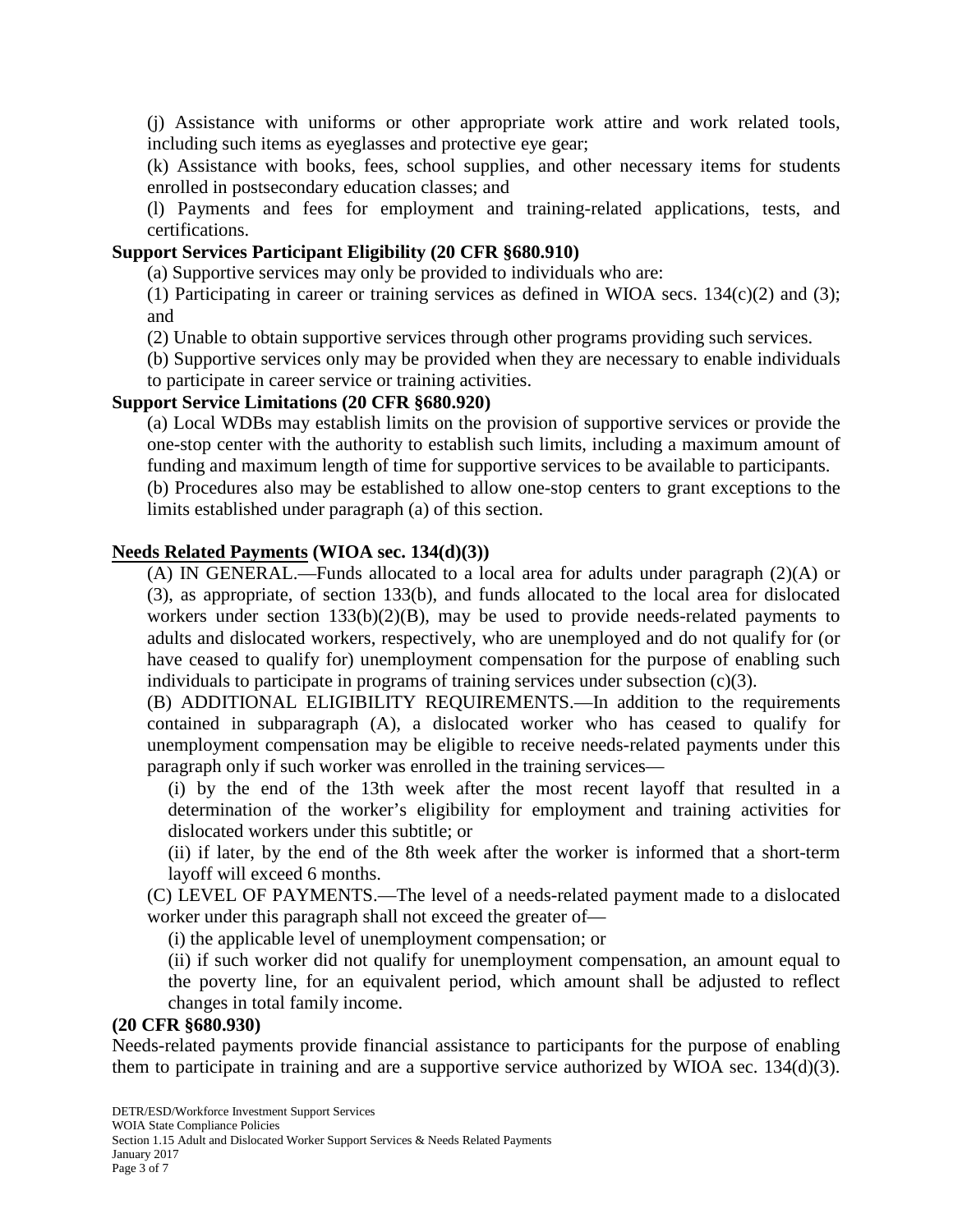Unlike other supportive services, in order to qualify for needs related payments a participant must be enrolled in training.

## **Adult Participant Eligibility Requirements (20 CFR §680.940)**

Adults must:

(a) Be unemployed;

(b) Not qualify for, or have ceased qualifying for, unemployment compensation; and

(c) Be enrolled in a program of training services under WIOA sec. 134(c)(3).

## **Dislocated Worker Participant Eligibility Requirements (20 CFR §680.950)**

To receive needs-related payments, a dislocated worker must:

(a) Be unemployed, and:

(1) Have ceased to qualify for unemployment compensation or trade readjustment allowance under [Trade Adjustment Act] (TAA); and

(2) Be enrolled in a program of training services under WIOA sec.  $134(c)(3)$  by the end of the 13th week after the most recent layoff that resulted in a determination of the worker's eligibility as a dislocated worker, or, if later, by the end of the 8th week after the worker is informed that a short-term layoff will exceed 6 months; or

(b) Be unemployed and did not qualify for unemployment compensation or trade readjustment assistance under TAA and be enrolled in a program of training services under WIOA sec. 134(c)(3).

## **Training Delay (20 CFR §680.960)**

Needs related payments may be provided if the participant has been accepted in a training program that will begin within 30 calendar days. The Governor may authorize local areas to extend the 30-day period to address appropriate circumstances.

*If local areas choose to do so, the availability of such extension and circumstance must be noted in policy. Documentation for the extension must be noted in Management Information System (MIS) comments/case notes, and be kept in the participant's case file. Reference MIS Data and Performance Desk Reference Guide at*

*[http://detr.state.nv.us/worforce\\_investment\\_pages/workforceinvestment.htm](http://detr.state.nv.us/worforce_investment_pages/workforceinvestment.htm) for proper use of the HOLD tab as part of the training delay.*

#### **Determining Level of Needs Related Payments (20 CFR §680.970)**

(a) The payment level for adults must be established by the Local WDB. For statewide projects, the payment level for adults must be established by the State WDB.

(b) For dislocated workers, payments must not exceed the greater of either of the following levels:

(1) The applicable weekly level of the unemployment compensation benefit, for participants who were eligible for unemployment compensation as a result of the qualifying dislocation; or

(2) The poverty level for an equivalent period, for participants who did not qualify for unemployment compensation as a result of the qualifying layoff. The weekly payment level must be adjusted to reflect changes in total family income, as determined by Local WDB policies.

Local boards must have written policy and ensure that needs-based payments are made in a manner consistent with 20 CFR §680.930 through 680.970. Needs-related payments provide

DETR/ESD/Workforce Investment Support Services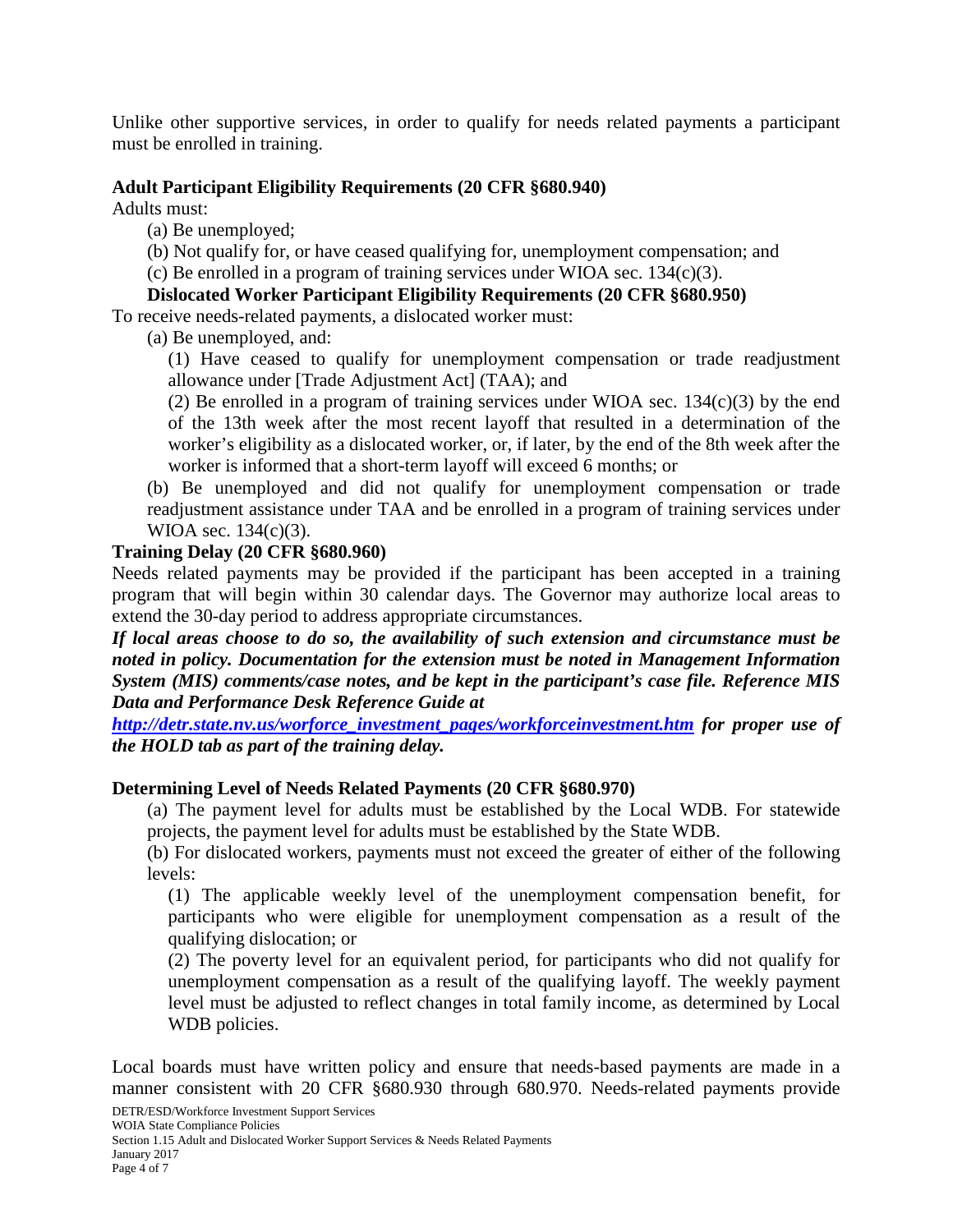financial assistance to participants for the purpose of enabling them to participate in training and are one of the supportive services authorized by WIOA. Unlike other supportive services, in order to qualify for needs-related payments a participant must be enrolled in training. The provision of needs-related payments is a discretionary local area activity.

Funds allocated to the local area may be used to provide needs-related payments to adults and dislocated workers, respectively, who meet eligibility requirements.

# **SUPPORTIVE SERVICE PROHIBITIONS (2 CFR** §**200; WIOA sec. 181, 184)**

- 1. Payment toward goods or services incurred or received prior to the participant's enrollment in WIOA is prohibited.
- 2. Fines and penalties may not be paid with WIOA funds under any circumstances.
- 3. WIOA funds cannot be used to cover the cost of certain legal fees. *If this type of assistance is contemplated, and as appropriate per federal regulation, the LWDB must approve by entering a comment/case note into the MIS as appropriate.*
- 4. Bad debts cannot be paid with WIOA funds; debts meet this definition at the point they are turned over to a collection agency for further action.
- 5. Interest expense cannot be paid with WIOA resources. Revolving credit payments or other periodic loan payments are normally comprised of both interest and principal.
- *6. Payments for real or personal property that bears title (i.e. - automobiles, homes, etc.) cannot be made with WIOA funds.*
- 7. The purchase of goods or services that are illegal under any federal, state, local, or municipal law or statute cannot be made with WIOA funds.
- 8. The purchase of tobacco products, alcoholic beverages or firearms is prohibited.
- 9. WIOA funds cannot be used to pay for union dues.
- 10. WIOA funds cannot be used to pay deposits, rental or otherwise.
- 11. WIOA funds may not be used for foreign travel *or training.*
- 12. Payments for participant memberships, dues and subscriptions are not allowed unless it is a specific requirement of a training program, or necessary and reasonable as a condition of employment.
- 13. Entertainment costs. Costs of entertainment, including amusement, diversion, and social activities and any associated costs (such as tickets to shows or sports events, meals, lodging, rentals, transportation, and gratuities) are unallowable, except where specific costs that might be otherwise considered entertainment have a programmatic purpose and are authorized either in the approved budget for the federal award or with prior written approval of the federal awarding agency. (2 CFR 200.438, 2 CFR 215, 2 CFR 230)

## **LWDB Policy Requirements Summary**

Each item provided must be documented thoroughly in case notes and all accompanying paperwork retained in the participant case file. Description must provide enough information to determine what is being purchased or authorized, the price, duration if applicable and narrative documenting that the costs are reasonable and necessary.

## **Boards Must Have Written Policy Defining the Following per 20 CFR §680.900 and TEGL 3-15, unless otherwise stated below:**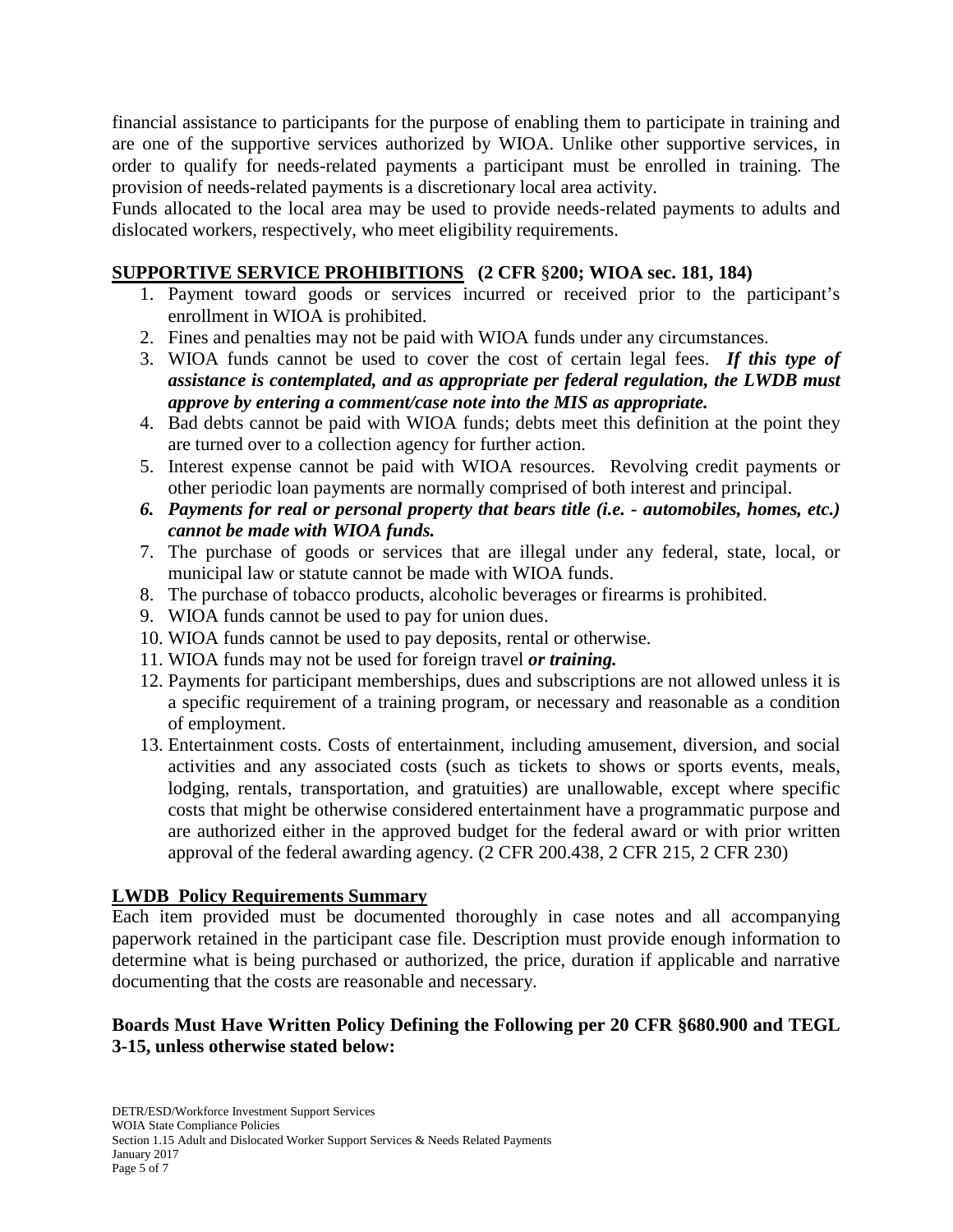- Define all Support Service that are to be administered in the local area (reference list at 20 CFR §680.900 which may not be all inclusive), include an acceptable description of each support service.
- Define "necessary to enable an individual to participate" and how the need and rationale will be documented in Individual Employment Plan (IEP) and Management Information System (MIS) comments/case notes.
- Address coordination of available resources in the local area including referral procedures and how it will be documented in MIS Comments/case notes.
- Define how each type of support service will be funded. (WIOA sec. 184)
- Include LWDB limitations on maximum amount of funding and or maximum length of time, if applicable. Policy must include how the established limits will be applied consistently for all participants. (20 CFR §680.920)
- *Address the procedure for use of MIS Sector Tab. Reference TAG 14- 2 [http://detr.state.nv.us/worforce\\_investment\\_pages/TechnicalAssistanceGuides/TAG\\_](http://detr.state.nv.us/worforce_investment_pages/TechnicalAssistanceGuides/TAG_14-2.pdf) [14-2.pdf](http://detr.state.nv.us/worforce_investment_pages/TechnicalAssistanceGuides/TAG_14-2.pdf) where applicable.*
- Policy must include the procedure for handling unclaimed gift cards/items used in supplying support services and include a return policy addressing unopened and opened/used items. (WIOA sec. 184)
- Address what support services may be provided once participants have exited and entered follow-up service and include when participants are no longer eligible for support services.
- Address participant training attendance verification requirements before issuing support services.
- Define eligibility requirements for Needs Related Payments consistent with 20 CFR §680.930-970 as well as documentation requirements in MIS Services Screen and comments/case notes.
- Determine the payment levels of Needs Related Payments for participants in the Adult program including documentation requirements in MIS comments/case notes. (WIOA sec.134(d)(3)
- Address the payment level requirements for Needs Related Payments for Dislocated Worker participants including documentation requirements in MIS comments/case notes. (WIOA sec. 134(d)(3)
- Address prohibited items as listed above and as described in legislation. (2 CFR 200.100-521, WIOA sec. 181, 184)

# *NOTE: Best financial practices include validation by signature of the participant for all support service items including receipts of goods.*

## *Participant Case File Requirements*

*The participant case file must contain at a minimum and per Local Board requirements;*

• *All financial documentation including, quote if any, purchase order/requisition, receipts, time frames if applicable and additional documentation to support the purchase for this participant. (i.e. rental assistance would require some form of documentation to tie the individual to the rental property)*

## *Required MIS Case Note/Comment*